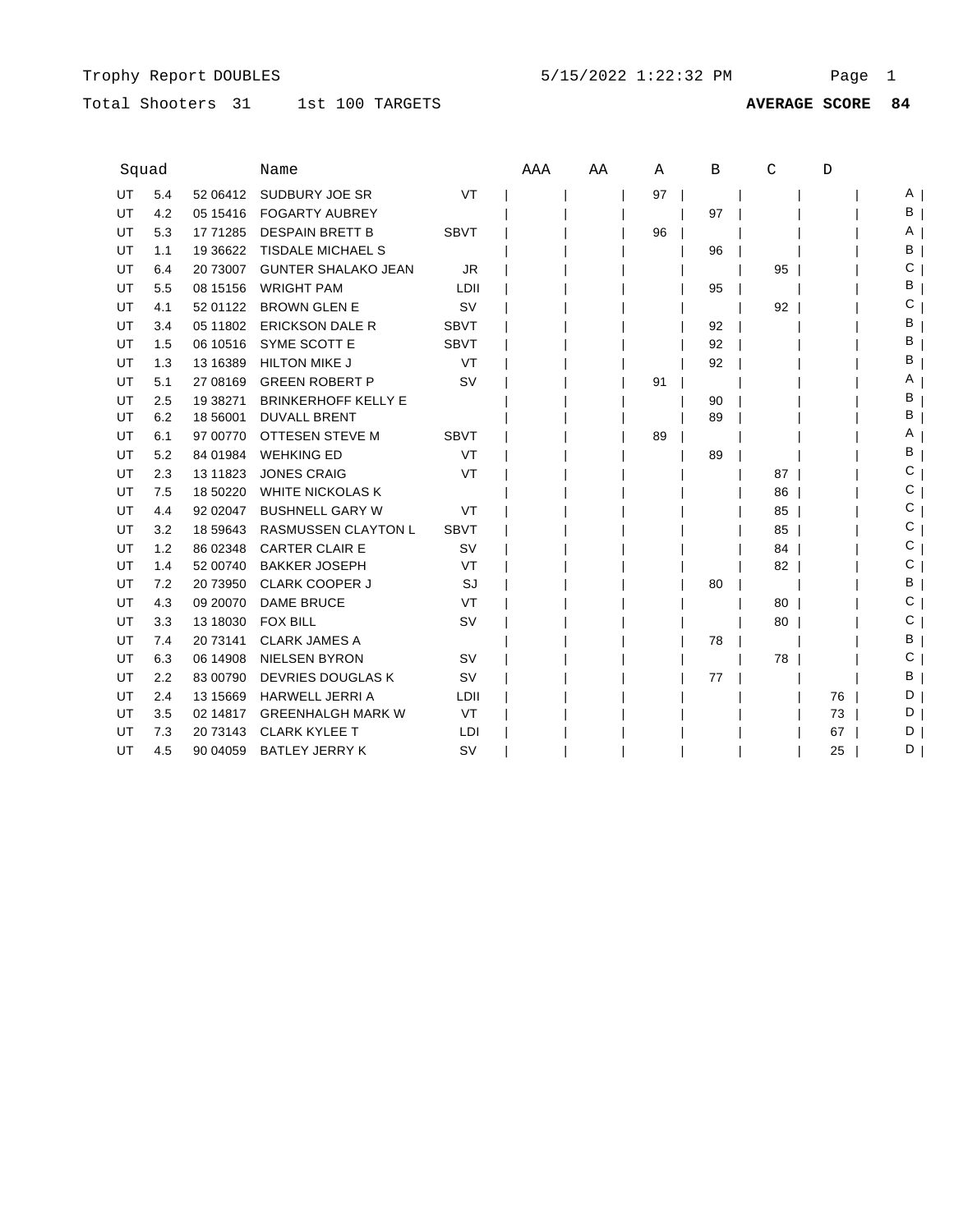#### Trophy Report HANDICAP 5/15/2022 1:22:43 PM Page 1

| Total Shooters 33 |  |  | 1st 100 TARGETS |
|-------------------|--|--|-----------------|
|-------------------|--|--|-----------------|

|           |     |           |                            |             |  |  | 25. | 19.  |                 |
|-----------|-----|-----------|----------------------------|-------------|--|--|-----|------|-----------------|
| Squad     |     |           | Name                       |             |  |  | 27. | 24.5 |                 |
| UT        | 7.3 | 20 73007  | <b>GUNTER SHALAKO JEAN</b> | JR          |  |  |     | 92   | 22              |
| UT        | 6.1 | 97 00770  | OTTESEN STEVE M            | <b>SBVT</b> |  |  |     | 92   | 26              |
| UT        | 2.5 | 19 38271  | <b>BRINKERHOFF KELLY E</b> |             |  |  |     | 90   | 21.5            |
| UT        | 7.4 | 20 73141  | <b>CLARK JAMES A</b>       |             |  |  |     | 89   | 20              |
| UT        | 2.2 | 83 00790  | DEVRIES DOUGLAS K          | <b>SV</b>   |  |  |     | 89   | 22.5            |
| UT        | 1.4 | 09 20070  | DAME BRUCE                 | <b>VT</b>   |  |  |     | 89   | 21.5            |
| UT        | 7.2 | 20 73950  | <b>CLARK COOPER J</b>      | <b>SJ</b>   |  |  |     | 88   | 20              |
| UT        | 4.3 | 52 00740  | <b>BAKKER JOSEPH</b>       | VT          |  |  |     | 88   | 27              |
| UT        | 2.3 | 13 11 823 | <b>JONES CRAIG</b>         | VT          |  |  |     | 88   | 22              |
| UT        | 6.2 | 18 56001  | <b>DUVALL BRENT</b>        |             |  |  |     | 87   | 26              |
| UT        | 5.4 | 52 06412  | SUDBURY JOE SR             | VT          |  |  |     | 87   | 26              |
| UT        | 3.4 | 05 11802  | <b>ERICKSON DALE R</b>     | <b>SBVT</b> |  |  |     | 87   | 25              |
| UT        | 5.2 | 84 01984  | <b>WEHKING ED</b>          | <b>VT</b>   |  |  |     | 86   | 27              |
| UT        | 5.1 | 27 08 169 | <b>GREEN ROBERT P</b>      | <b>SV</b>   |  |  |     | 86   | 27              |
| UT        | 4.2 | 05 15416  | <b>FOGARTY AUBREY</b>      |             |  |  |     | 85   | 27              |
| UT        | 6.5 | 06 14908  | <b>NIELSEN BYRON</b>       | <b>SV</b>   |  |  |     | 84   | 27              |
| UT        | 6.4 | 19 36 622 | TISDALE MICHAEL S          |             |  |  |     | 84   | 25.5            |
| UT        | 5.5 | 08 15156  | <b>WRIGHT PAM</b>          | LDII        |  |  |     | 84   | 26.5            |
| <b>UT</b> | 1.3 | 13 15 669 | HARWELL JERRI A            | LDII        |  |  |     | 84   | 21 <sub>1</sub> |
| UT        | 5.3 | 17 71285  | <b>DESPAIN BRETT B</b>     | <b>SBVT</b> |  |  |     | 83   | 27              |
| UT        | 3.5 | 06 10516  | SYME SCOTT E               | <b>SBVT</b> |  |  |     | 83   | 27 <sub>1</sub> |
| UT        | 1.2 | 18 59643  | RASMUSSEN CLAYTON L        | <b>SBVT</b> |  |  |     | 83   | 19              |
| UT        | 3.3 | 13 18030  | <b>FOX BILL</b>            | <b>SV</b>   |  |  |     | 82   | 27 <sub>1</sub> |
| UT        | 4.4 | 92 02047  | <b>BUSHNELL GARY W</b>     | VT          |  |  |     | 81   | 26.5            |
| UT        | 3.2 | 03 12639  | HENRIE SCOTT A             | VT          |  |  |     | 81   | 27 <sub>1</sub> |
| UT        | 2.4 | 96 03034  | JONES ROBERT S             | <b>VT</b>   |  |  |     | 81   | 23.5            |
| UT        | 7.1 | 18 50220  | <b>WHITE NICKOLAS K</b>    |             |  |  |     | 80   | 21              |
| UT        | 2.1 | 86 02348  | <b>CARTER CLAIR E</b>      | <b>SV</b>   |  |  |     | 79   | 23.5            |
| UT        | 1.5 | 18 56000  | DUVALL COLE                | <b>JRG</b>  |  |  |     | 79   | 20 <sub>1</sub> |
| UT        | 1.1 | 02 14817  | <b>GREENHALGH MARK W</b>   | VT          |  |  |     | 78   | 20.5            |
| UT        | 4.1 | 52 01122  | <b>BROWN GLEN E</b>        | <b>SV</b>   |  |  |     | 71   | 27 <sub>1</sub> |
| UT        | 6.3 | 13 16 389 | <b>HILTON MIKE J</b>       | VT          |  |  |     | 67   | 26 <sup>1</sup> |
| UT        | 4.5 | 90 04 059 | <b>BATLEY JERRY K</b>      | <b>SV</b>   |  |  |     | 29   | 25              |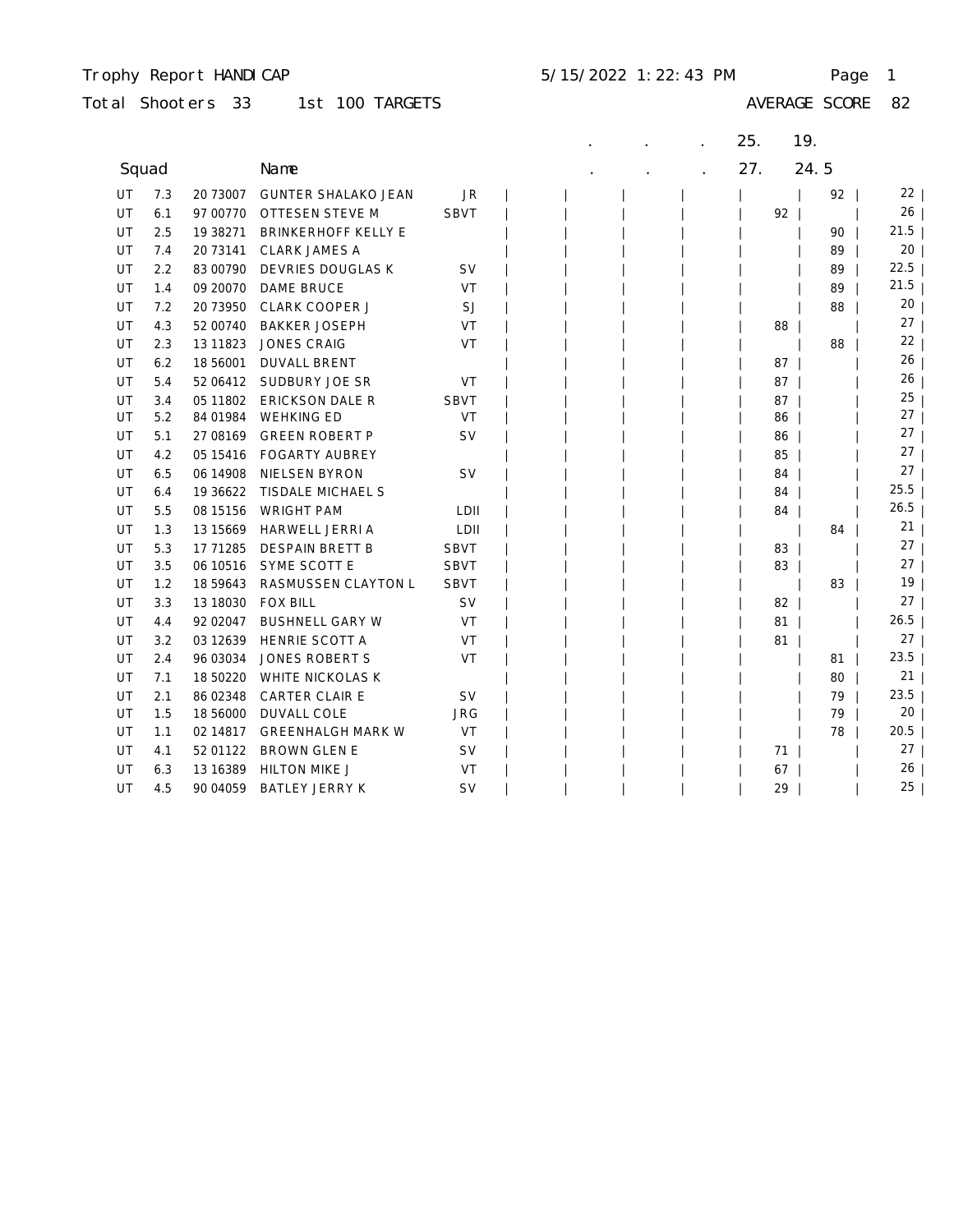#### Trophy Report SINGLES Page 1 5/15/2022 1:23:11 PM

### Total Shooters 31 1st 100 TARGETS

| , ,<br>гъ |  |
|-----------|--|

| Squad |     |            | Name                       |             | AAA | AA | A  | B  | C  | D  |    |
|-------|-----|------------|----------------------------|-------------|-----|----|----|----|----|----|----|
| UT    | 5.3 | 17 71285   | <b>DESPAIN BRETT B</b>     | <b>SBVT</b> |     |    | 98 |    |    |    | A  |
| UT    | 5.5 | 08 15 15 6 | <b>WRIGHT PAM</b>          | LDII        |     |    | 97 |    |    |    | ΑI |
| UT    | 5.2 | 84 01984   | <b>WEHKING ED</b>          | VT          |     |    | 97 |    |    |    | A  |
| UT    | 1.1 | 97 00770   | OTTESEN STEVE M            | <b>SBVT</b> |     |    | 96 |    |    |    | A  |
| UT    | 5.1 | 27 08 169  | <b>GREEN ROBERT P</b>      | <b>SV</b>   |     |    | 95 |    |    |    | Α  |
| UT    | 3.3 | 13 18030   | <b>FOX BILL</b>            | <b>SV</b>   |     |    |    | 95 |    |    | B  |
| UT    | 5.4 | 52 06412   | SUDBURY JOE SR             | VT          |     |    | 94 |    |    |    | A  |
| UT    | 4.1 | 52 01122   | <b>BROWN GLEN E</b>        | <b>SV</b>   |     |    |    |    | 94 |    | С  |
| UT    | 3.5 | 05 11802   | <b>ERICKSON DALE R</b>     | <b>SBVT</b> |     |    | 94 |    |    |    | A  |
| UT    | 7.2 | 20 73950   | CLARK COOPER J             | SJ          |     |    |    |    | 93 |    | С  |
| UT    | 4.4 | 92 02047   | <b>BUSHNELL GARY W</b>     | VT          |     |    |    | 93 |    |    | B  |
| UT    | 4.2 | 05 15416   | <b>FOGARTY AUBREY</b>      |             |     |    | 93 |    |    |    | Α  |
| UT    | 6.5 | 20 73007   | <b>GUNTER SHALAKO JEAN</b> | <b>JR</b>   |     |    | 92 |    |    |    | A  |
| UT    | 7.4 | 20 73141   | <b>CLARK JAMES A</b>       |             |     |    |    | 91 |    |    | В  |
| UT    | 2.5 | 19 38271   | <b>BRINKERHOFF KELLY E</b> |             |     |    |    | 91 |    |    | В  |
| UT    | 1.4 | 18 56000   | <b>DUVALL COLE</b>         | <b>JRG</b>  |     |    |    |    | 91 |    | С  |
| UT    | 6.4 | 06 10516   | SYME SCOTT E               | <b>SBVT</b> |     |    | 90 |    |    |    | Α  |
| UT    | 7.1 | 18 50220   | <b>WHITE NICKOLAS K</b>    |             |     |    | 89 |    |    |    | Α  |
| UT    | 6.3 | 13 16 389  | <b>HILTON MIKE J</b>       | VT          |     |    | 89 |    |    |    | Α  |
| UT    | 2.1 | 52 00740   | <b>BAKKER JOSEPH</b>       | VT          |     |    |    | 89 |    |    | В  |
| UT    | 3.2 | 03 12639   | HENRIE SCOTT A             | VT          |     |    |    | 87 |    |    | В  |
| UT    | 2.2 | 83 00790   | DEVRIES DOUGLAS K          | <b>SV</b>   |     |    |    |    | 87 |    | С  |
| UT    | 1.3 | 13 15 669  | HARWELL JERRI A            | LDII        |     |    |    |    | 87 |    | С  |
| UT    | 6.2 | 86 02348   | CARTER CLAIR E             | <b>SV</b>   |     |    |    |    |    | 84 | D  |
| UT    | 3.4 | 18 59 643  | RASMUSSEN CLAYTON L        | <b>SBVT</b> |     |    |    |    | 84 |    | С  |
| UT    | 4.3 | 09 20070   | <b>DAME BRUCE</b>          | VT          |     |    |    |    | 83 |    | C  |
| UT    | 2.4 | 96 03034   | <b>JONES ROBERT S</b>      | VT          |     |    |    | 83 |    |    | Β  |
| UT    | 2.3 | 13 11 8 23 | <b>JONES CRAIG</b>         | VT          |     |    |    |    | 81 |    | С  |
| UT    | 1.2 | 18 56001   | <b>DUVALL BRENT</b>        |             |     |    |    | 81 |    |    | Β  |
| UT    | 7.3 | 20 73143   | <b>CLARK KYLEE T</b>       | LDI         |     |    |    |    |    | 77 | D  |
| UT    | 6.1 | 19 36622   | TISDALE MICHAEL S          |             |     |    |    |    | 76 |    | С  |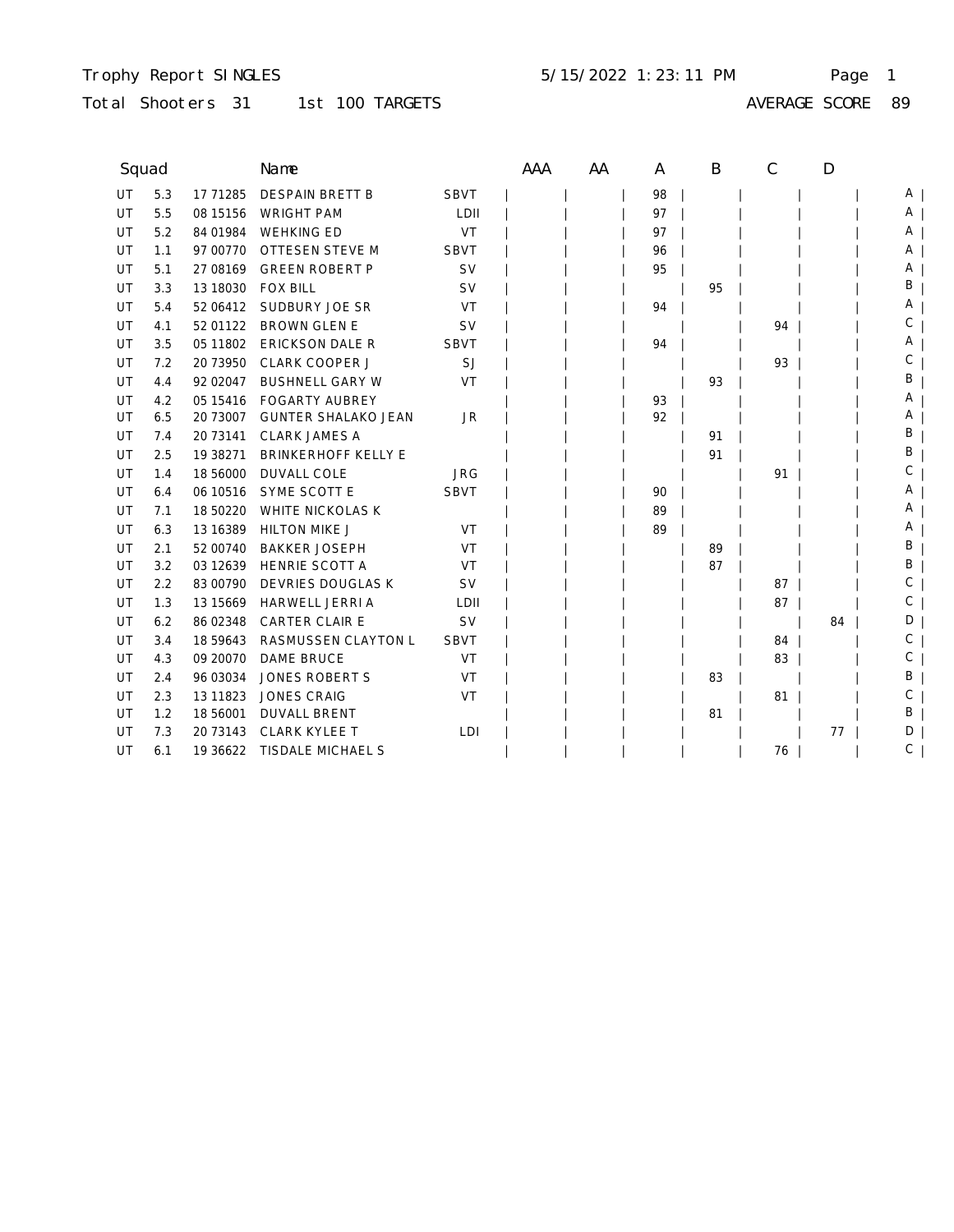### Trophy Report DOUBLES Page 1 5/15/2022 1:23:36 PM

# Total Shooters 17 1st 100 TARGETS

| ∍<br>,<br>. .<br>. . |  |
|----------------------|--|

| Squad |     |            | Name                       |             | AAA | AA | A  | B  |    | D  |   |
|-------|-----|------------|----------------------------|-------------|-----|----|----|----|----|----|---|
| UT    | 5.3 | 19 32724   | <b>FITZGERALD CASEY</b>    | JR.         |     |    | 96 |    |    |    | A |
| UT    | 3.4 | 20 73007   | <b>GUNTER SHALAKO JEAN</b> | JR          |     |    |    |    | 95 |    | С |
| UT    | 3.3 | 13 18030   | <b>FOX BILL</b>            | <b>SV</b>   |     |    |    |    | 92 |    | С |
| UT    | 2.4 | 52 00702   | <b>BACHMAN BRUCE</b>       | <b>SV</b>   |     |    | 92 |    |    |    | Α |
| UT    | 5.1 | 21 11 611  | <b>FITZGERALD AVERY</b>    |             |     |    |    | 91 |    |    | В |
| UT    | 2.3 | 09 20070   | <b>DAME BRUCE</b>          | VT          |     |    |    |    | 91 |    | С |
| UT    | 5.5 | 97 00770   | <b>OTTESEN STEVE M</b>     | <b>SBVT</b> |     |    | 90 |    |    |    | Α |
| UT    | 4.3 | 11 14 29 2 | KINDER CHRIS               |             |     |    | 88 |    |    |    | A |
| UT    | 4.1 | 05 11802   | <b>ERICKSON DALE R</b>     | <b>SBVT</b> |     |    |    | 88 |    |    | B |
| UT    | 3.1 | 52 03372   | <b>JOHNSON STEVE P</b>     | VT          |     |    | 88 |    |    |    | Α |
| UT    | 2.1 | 95 04116   | <b>MECHAM BLADE V</b>      |             |     |    |    | 88 |    |    | B |
| UT    | 2.5 | 19 38271   | <b>BRINKERHOFF KELLY E</b> |             |     |    |    | 84 |    |    | B |
| UT    | 2.2 | 83 00790   | <b>DEVRIES DOUGLAS K</b>   | <b>SV</b>   |     |    |    | 84 |    |    | B |
| UT    | 4.2 | 84 01984   | <b>WEHKING ED</b>          | VT          |     |    |    | 80 |    |    | B |
| UT    | 5.4 | 18 56001   | <b>DUVALL BRENT</b>        |             |     |    |    | 78 |    |    | B |
| UT    | 3.2 | 18 56710   | <b>MEAD JAYDON B</b>       |             |     |    |    |    | 77 |    |   |
| UT    | 5.2 | 22 07009   | FITZGERALD COLE            | SJ          |     |    |    |    |    | 64 | D |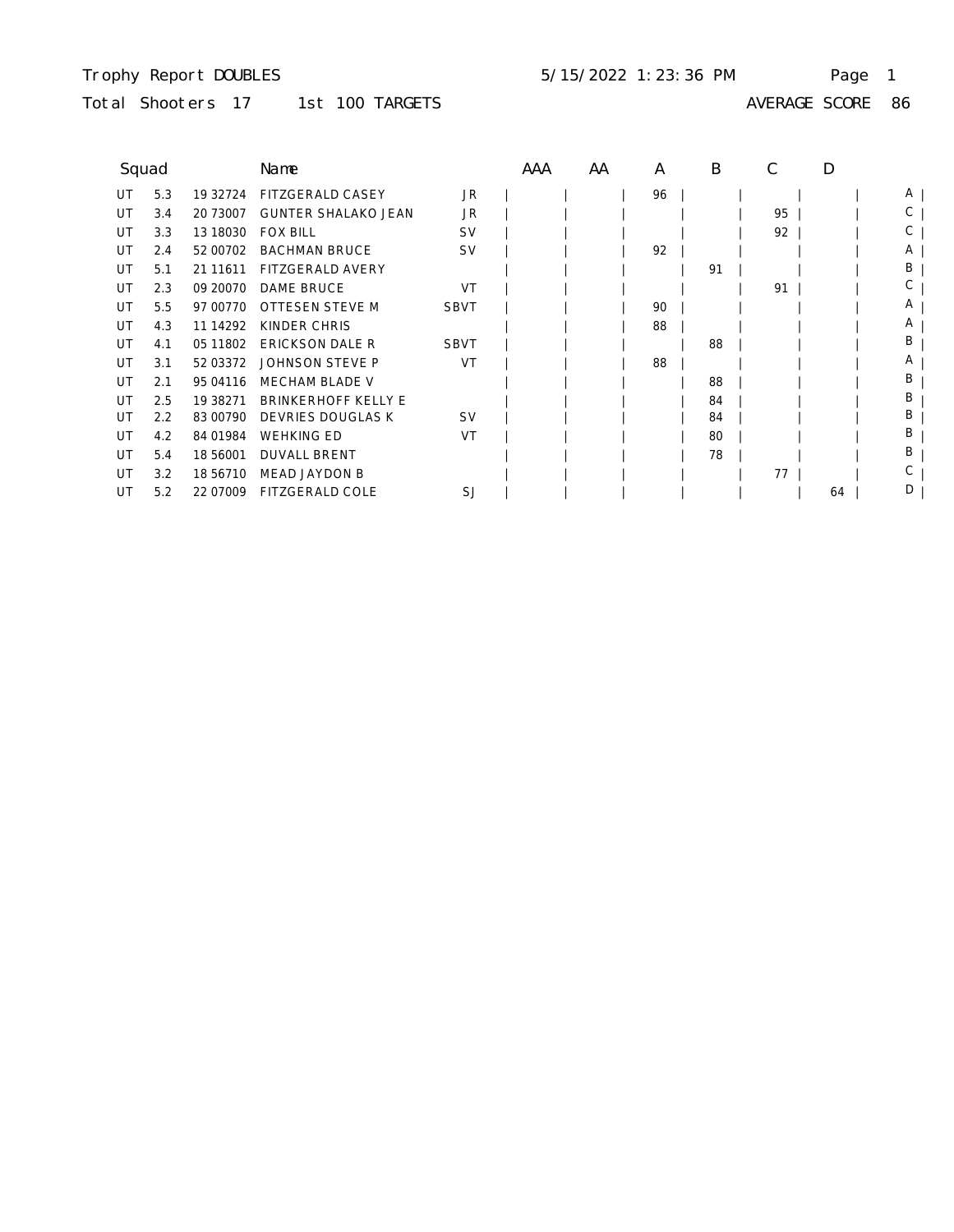### Trophy Report HANDICAP 5/15/2022 1:23:49 PM Page 1

# Total Shooters 21 1st 100 TARGETS

|       |     |            |                            |             |  |  | 25. | 19.  |           |
|-------|-----|------------|----------------------------|-------------|--|--|-----|------|-----------|
| Squad |     |            | Name                       |             |  |  | 27. | 24.5 |           |
| UT    | 4.2 | 84 01984   | <b>WEHKING ED</b>          | <b>VT</b>   |  |  | 92  |      | $27 \mid$ |
| UT    | 2.1 | 95 04116   | <b>MECHAM BLADE V</b>      |             |  |  |     | 91   | 22        |
| UT    | 4.4 | 52 06912   | VOSNOS JOHN G              | <b>SBVT</b> |  |  | 90  |      | 27        |
| UT    | 2.3 | 20 73007   | <b>GUNTER SHALAKO JEAN</b> | <b>JR</b>   |  |  |     | 90   | 22.5      |
| UT    | 4.1 | 05 11802   | <b>ERICKSON DALE R</b>     | <b>SBVT</b> |  |  | 89  |      | 25        |
| UT    | 2.4 | 09 20070   | <b>DAME BRUCE</b>          | VT          |  |  |     | 89   | 21.5      |
| UT    | 1.5 | 18 56000   | <b>DUVALL COLE</b>         | <b>JRG</b>  |  |  |     | 88   | 20        |
| UT    | 5.4 | 97 00770   | OTTESEN STEVE M            | <b>SBVT</b> |  |  | 86  |      | 26.5      |
| UT    | 3.3 | 13 18030   | <b>FOX BILL</b>            | <b>SV</b>   |  |  | 86  |      | 27        |
| UT    | 3.2 | 03 12639   | <b>HENRIE SCOTT A</b>      | VT          |  |  | 86  |      | 27        |
| UT    | 1.1 | 18 56710   | <b>MEAD JAYDON B</b>       |             |  |  |     | 86   | 21.5      |
| UT    | 5.2 | 18 56001   | <b>DUVALL BRENT</b>        |             |  |  | 85  |      | 26        |
| UT    | 2.2 | 83 00790   | <b>DEVRIES DOUGLAS K</b>   | <b>SV</b>   |  |  |     | 85   | 22.5      |
| UT    | 5.1 | 21 11 611  | <b>FITZGERALD AVERY</b>    |             |  |  | 82  |      | 27        |
| UT    | 3.1 | 52 03372   | <b>JOHNSON STEVE P</b>     | VT          |  |  | 82  |      | 27        |
| UT    | 4.3 | 11 14 29 2 | KINDER CHRIS               |             |  |  | 80  |      | 27        |
| UT    | 2.5 | 19 38271   | <b>BRINKERHOFF KELLY E</b> |             |  |  |     | 80   | 21.5      |
| UT    | 1.4 | 22 07009   | <b>FITZGERALD COLE</b>     | SJ          |  |  |     | 80   | 19        |
| UT    | 5.3 | 19 32724   | <b>FITZGERALD CASEY</b>    | <b>JR</b>   |  |  | 75  |      | 27        |
| UT    | 3.4 | 52 00702   | <b>BACHMAN BRUCE</b>       | <b>SV</b>   |  |  | 68  |      | 26        |
| UT    | 1.2 | 17 76521   | <b>MEAD BLISS R</b>        | <b>SBVT</b> |  |  |     | 64   | 21.5      |